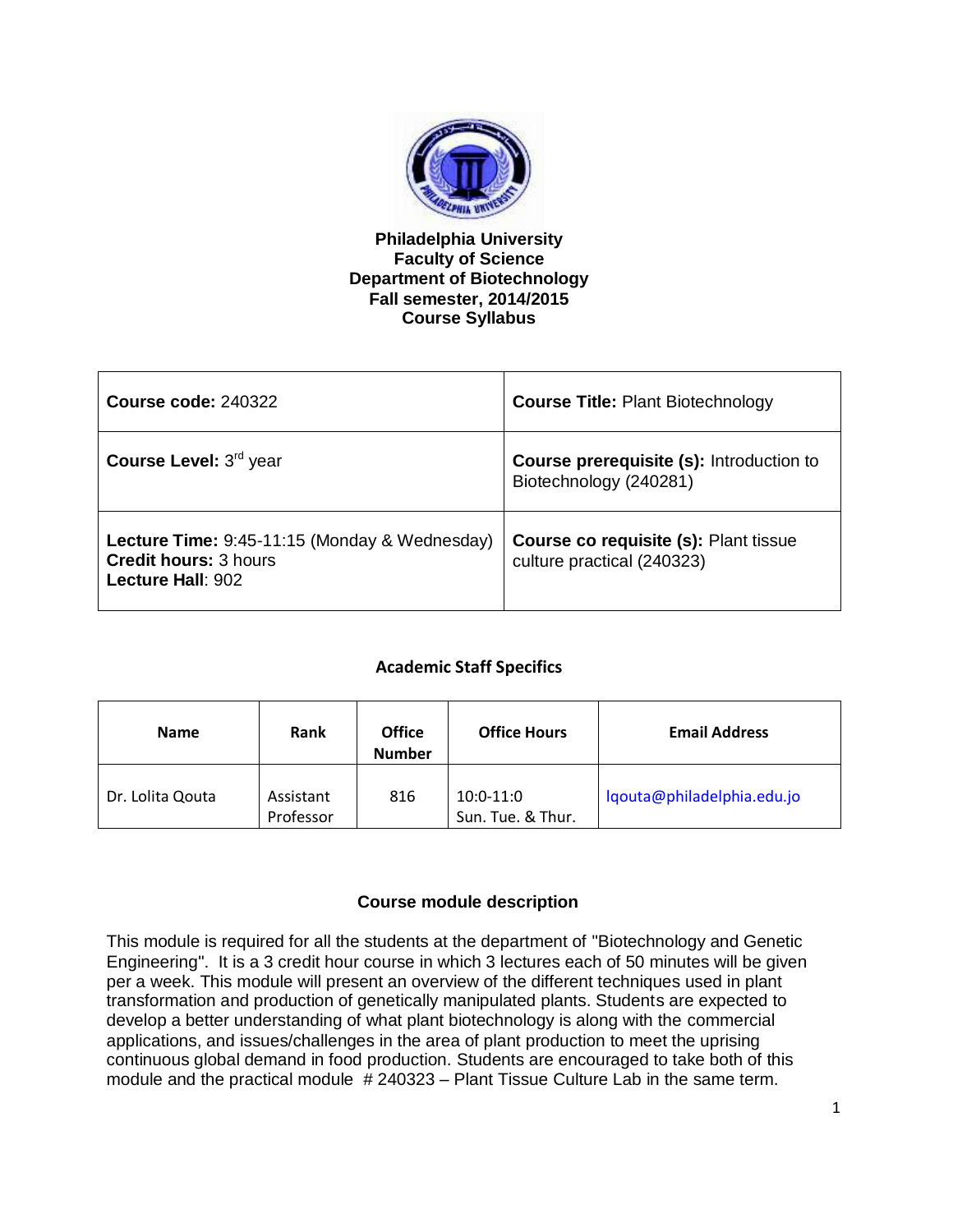Sometimes, the introduction for the practical work will be illustrated every pre going to the lab on Wednesday. However, the quiz concerning the lab work will be given during the practical session around 13:10 pm.

### **Course module objectives**

This course was designed to introduce the students to:

- The basic principles of plant tissue culture and its applications that can be practiced later in the laboratory module "Plant Tissue Culture 240323".
- The basic principles of genetic variations; sources, conservation, analysis and utilizations in improving plants through breeding.
- The different methods used for plant transformation and the use of transgenic plants in crop improvement or other biotechnological applications.

### **Course/ module components Text books and web sites**

All the lectures will be given in a PowerPoint format, Please note that the lectures will be prepared from different sources, however, the titles of topics to be discussed in class are arranged in accordance with headings of chapters in Plant Biotechnology and Genetics: Principles, Techniques and Applications textbook by N.C. Stewart (2008). You will be directed to the assigned chapters and feel free to borrow my copy over the weekends. In some lectures, the students will be referred to hardcopies of published papers/articles that will be available at the bookshop in level 1000. The students are encouraged to write down their own notes, read the assignments and handouts on weekly basis so it would be easier to review during the exams week. There will be three short (~15 minutes) open book quizzes involving a recently published paper per exam, the students should read and comprehend the paper in advance.

- Title: Plant Biotechnology and genetics: Principles, Techniques and applications, 2008 Author: C. N. Stewart. Publisher: John Wiley and Sons. USA and Canada.
- Title: Plants, Genes, and Crop Biotechnology, Second Edition, 2003 Authors: Chrispeels, M.J. and Sadava,D.E. Publisher: Jones and Bartlett ISBN-13: 9780763715861 ISBN-10: 0763715867 University library call number 363.8 CHR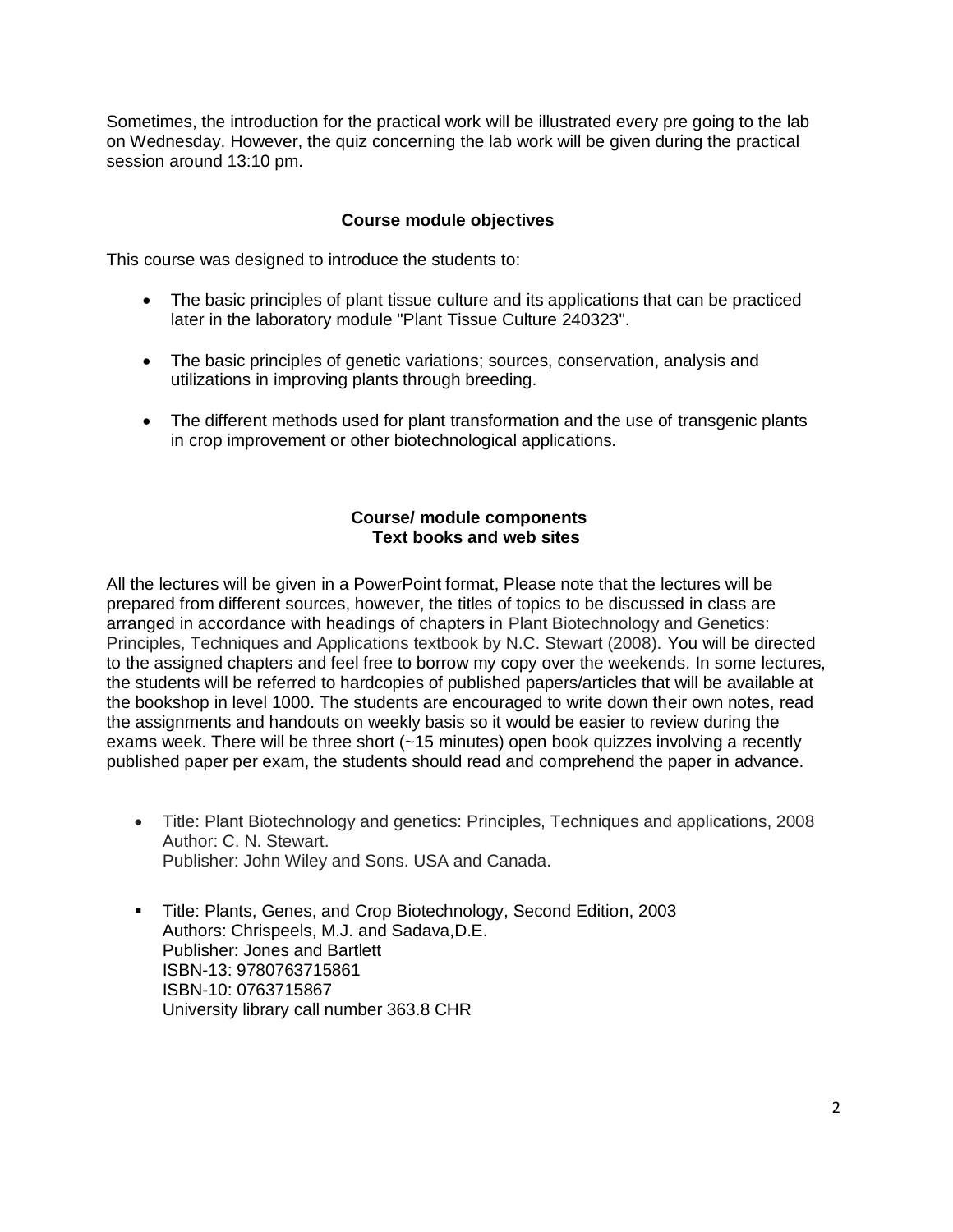- **Title: Introduction to Plant Biotechnology** Author: Chawla, H. S. Publisher: Science Publishers, USA. 2002 University library call number: 631.5233 CHA
- Title: The *Arabidopsis* book (TAB)

Authors: It is a compilation of over 100 chapters, each written by a different scientist and is reviewing in detail an important and interesting aspect of the plant *Arabidopsis thaliana*, with reference to what is known in other plants and in other kingdoms. Publisher: The American Society of Plant Biology

ISSN: 1543-8120

Free online access: **<http://www.aspb.org/publications/arabidopsis/>**

## **Learning outcomes**

Upon completion of this course, the students should be able to :

- Understand the basic techniques and principles of plant genetic engineering.
- Discuss the benefits and the risks of plant DNA technology.
- **•** Appreciate the significance and the vital role played by the plant species in the human food, feed, industry and pharmaceutics.
- Use the acquired information as guidance in debating issues like global warming, world hunger, and agricultural and environmental sustainability.

## **Communication skills (personal and academic)**

The students will be encouraged and trained to analyze data and interpret results through the discussions of some publications demonstrating successful examples of plant biotechnology.

#### **Assessment instruments**

| <b>Assessment Instruments</b>      | <b>Mark</b> |
|------------------------------------|-------------|
| First hour exam                    | 20          |
| Second hour examination            | 20          |
| Quizzes, home works and attendance | 20          |
| Final examination                  | 40          |
| Total                              | 100         |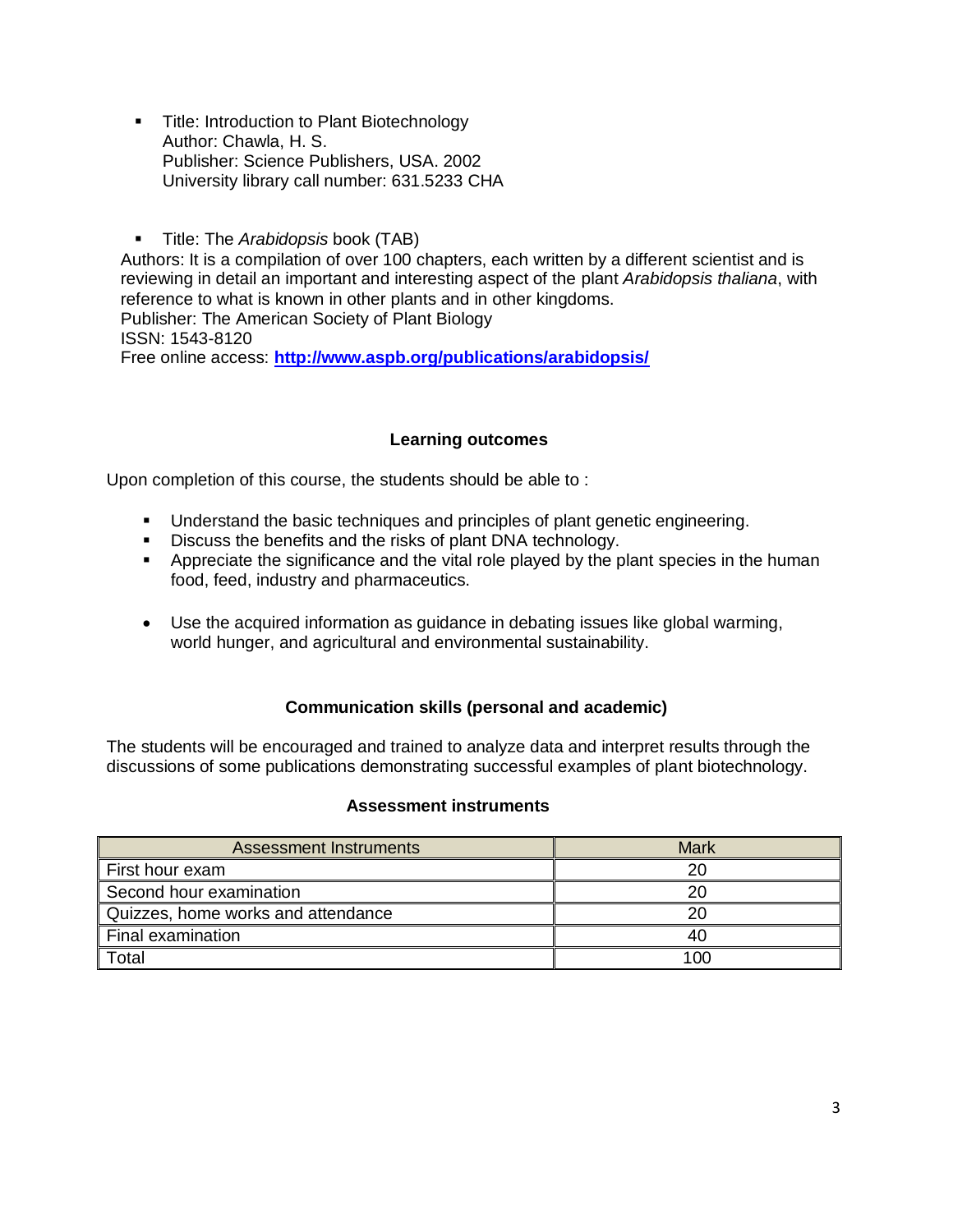# **Course/module academic calendar**

| <b>Date</b>                                    | <b>Subject</b>                                                                                                                                                                                                                                                                                                                                                                                                    |
|------------------------------------------------|-------------------------------------------------------------------------------------------------------------------------------------------------------------------------------------------------------------------------------------------------------------------------------------------------------------------------------------------------------------------------------------------------------------------|
| October 20, 22, 27<br>& 29                     | Introduction: History of plant biotechnology<br>Reference: Vasil, I.K. 2008. A history of plant biotechnology: from cell<br>theory of Schleiden and schwan to biotech crops. Plant Cell Reports. 27:<br>1423-1440                                                                                                                                                                                                 |
| <b>November 3</b>                              | Green revolution curse or blessing<br>Reference: Hazell, P.B.R. 2003. Green Rovultion, Curse or blessing?                                                                                                                                                                                                                                                                                                         |
| November 5, 10<br>& 12                         | The molecular basis of genetic modification and production of<br>transgenic plants:<br>The gene; DNA as a polynucleotide, DNA coding for a protein via<br>the molecular trilogy: DNA, RNA and amino acids, DNA packaging                                                                                                                                                                                          |
|                                                | into eukaryotic chromosome. Multipartite nature of genes.<br>Transcription; mRNA, transcription factors, coordinated regulation<br>٠<br>of gene expression, regulation of gene expression by DNA<br>methylation. Processing to produce mature mRNA.<br>Translation and post translation modification.                                                                                                             |
| November 17,<br>19, 24, 26 &<br>December 1 & 3 | <b>Marker genes and promoters</b><br>Definition of marker genes<br>Reporter genes<br>٠<br>Promoters<br>$\bullet$<br>Selectable marker genes<br>$\bullet$<br>Selection on antibiotics<br>Selection on herbicides<br>Selection using non toxic metabolic substrates<br>Non selectable marker genes of reporter genes<br><b>B</b> Glucurnonidase<br>Luciferase<br>Green fluorescent proteins<br>Marker free strategy |
| December 8, 10,<br>15, 17, 22 & 24             | <b>Transgenic plant production</b><br>Basic components for successful gene transfer to plant cells;<br>General transformation process, DNA delivery, target tissue status,<br>selection and regeneration.                                                                                                                                                                                                         |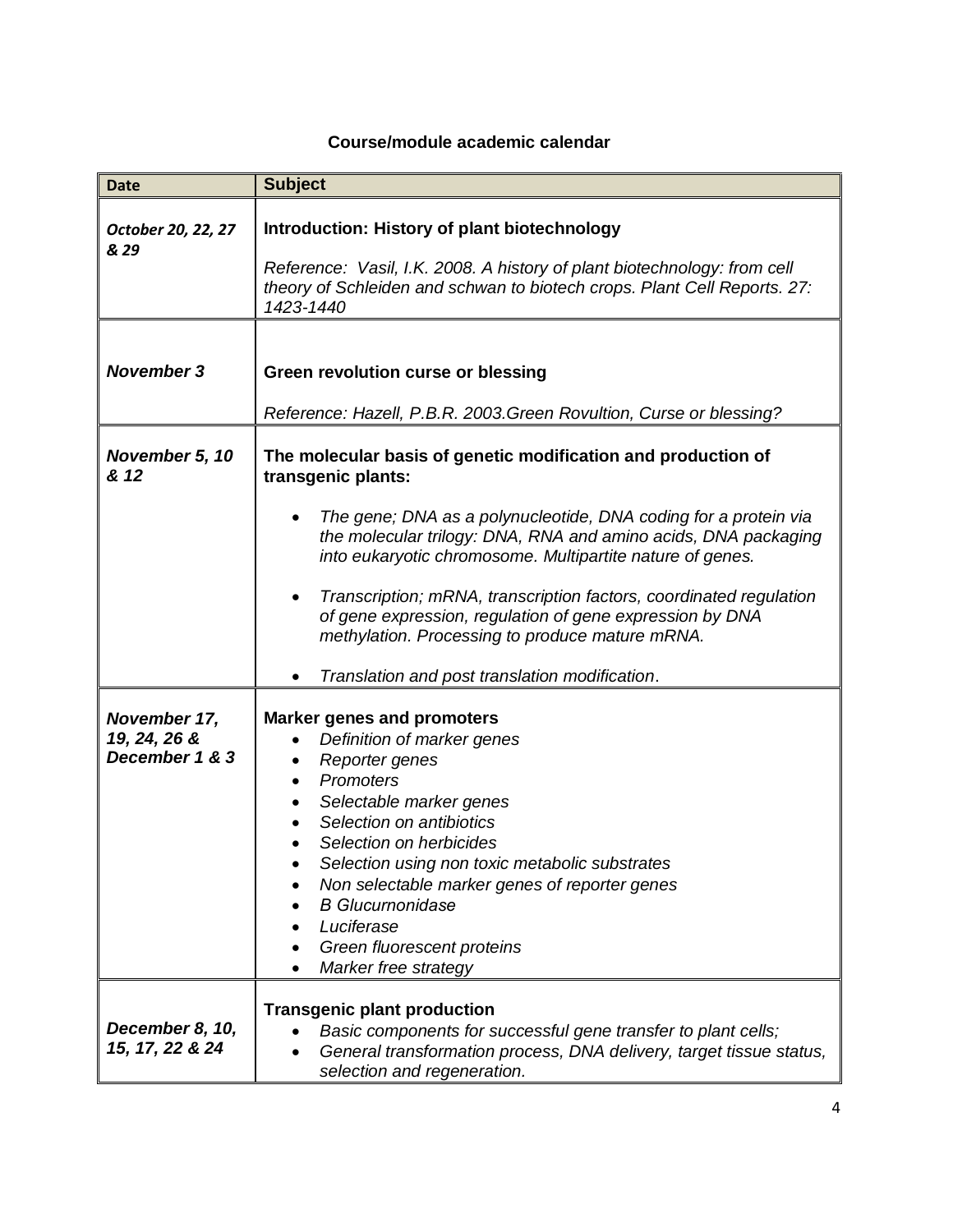|                                               | Agrobacterium; history of our knowledge of Agrobacterium, T-DNA,<br>Agroinfiltration, Arabidopsis and floral dip.                                                                                                     |
|-----------------------------------------------|-----------------------------------------------------------------------------------------------------------------------------------------------------------------------------------------------------------------------|
|                                               | Reference: Gelvin, S.B. 2003. Agrobacterium-Mediated Plant<br>Transformation: the Biology behind the "Gene-Jockeying" Tool.<br>Microbiology and molecular biology reviews. 67 (1): 16-37.                             |
|                                               | Particle bombardment; history of particle bombardment; fate of<br>introduced DNA, power and problems of direct DNA introduction.                                                                                      |
|                                               | Reference: Altpeter et al., 2005. Particle bombardment and the genetic<br>enhancement of crops: myths and realities. Molecular Breeding. 15: 305-<br>327.                                                             |
|                                               | Other methods; protoplasts, whole tissue electroporation, Silicon<br>carbide whiskers, viral vectors, laser micropuncture and nanofiber<br>arrays<br>Criteria to consider: whether my plant is transgenic; resistance |
|                                               | genes, marker genes and transgene DNA.                                                                                                                                                                                |
| December 29, 31<br>& January 5, 7,<br>12 & 14 | Genes and traits of interests for transgenic plants;<br>Traits for improved crop production;<br>Herbicide resistance: Roundup<br>٠<br>Insect resistance: Bt crops<br>$\bullet$<br>Pathogen resistance                 |
|                                               | Traits for improved products and food quality<br>Nutritional improvement: Golden rice, Plant vaccines.                                                                                                                |
|                                               | Reference: Davoodi et al., 2010. Chloroplast-derived vaccine antigens<br>confer dual immunity against cholera and malaria by oral or injectable<br>delivery. Plant Biotechnology Journal, 8: 223-242.                 |
|                                               | Modified plant oils<br>Pharmaceutical products: Molecular farming<br><b>Biofuels</b>                                                                                                                                  |
| December 19, 21,<br>26                        | Why transgenic plants are so controversial                                                                                                                                                                            |
|                                               | Feeding to fear; case studies<br>Moarch butterfly flap<br>Business and control; terminator seed technology<br>Seed banks                                                                                              |
|                                               | Health concerns<br><b>Environmental concerns</b>                                                                                                                                                                      |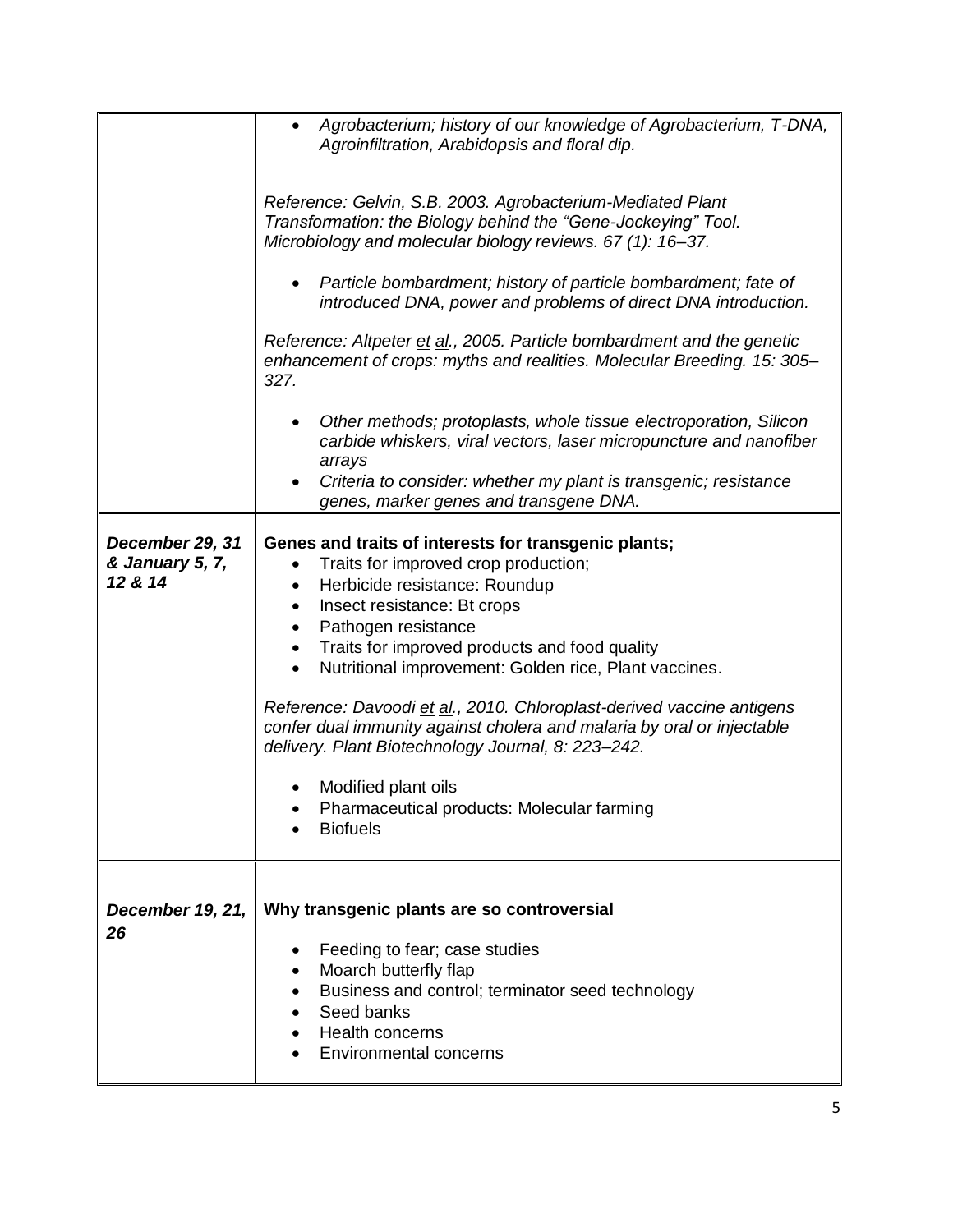|                                             | Reference: Velkov et al., Will transgenic plants adversely affect the<br>environment? Journal of Bioscience. 30(4): 515-548.                                                                                                                                                                                        |  |
|---------------------------------------------|---------------------------------------------------------------------------------------------------------------------------------------------------------------------------------------------------------------------------------------------------------------------------------------------------------------------|--|
|                                             | Consumer choice                                                                                                                                                                                                                                                                                                     |  |
| <b>Important dates</b><br>for your calendar | *****19-27/11/2014 period of First Hour Exams *****<br>***** Thursday 25/12/2015 Christmas Holiday<br>*****<br>***** 28-6/1/2015 period of Second Hour Exams<br>*****<br>***** Thursday 1/1/2015 New Year Holiday*****<br>***** Thursday 22/1/2015 Last day to withdraw *****<br>***** 1-9/2/2015 Final Exams ***** |  |

#### **Attendance policy**

Students are expected to attend all lectures. Absence from lectures should not exceed 15% (6 lectures). Students, who exceed the 15% limit without a medical or emergency excuse acceptable to and approved by the Dean of the Faculty of Science will receive a mark of zero for 1 course.

### **Expected workload**

The students are encouraged to attend all the lectures and keep good notes of every topic discussed in class. Reading the covered material in advance will definitely enrich the student's vocabulary and enable him/her to follow the items discussed in the lecture. Every student is expected to spend 4 hours per week to prepare and/or study the assigned material.

#### **Module references**

In addition to the texts listed above, the students are requested to read the following publications which will be sent as attachments to the students' email addresses.

- Velkov, V.V., Medvinsky, A.B., Sokolov, M.S. and Marchenko, A.I. 2005. *Will transgenic plants adversely affect the environment?* Journal of Bioscience. 30(4): 515–548.
- Chapple, C., Ladisch, M. & Meilan, R. 2007*. Loosening lignin's grip on biofuel production.* Nature Biotechnology. 25(7): 746- 748.
- Paine, J. A., Sphipton, C.A., Chaggar, s., Howells, R.M., Kennedy, M.J., Vernon, G., Wright, S.Y., Hinchliffe, E., Adams, J.L., Sliverstone, A.L. and Drake, R. 2005. *Improving the nutritional value of rice through increased pro-vitamin A content.* Nature biotechnology. 23(4): 482-487.
- Rubin, E.M. 2008. *Genomics of cellulosic biofuels*. Nature. 454: 841- 84.